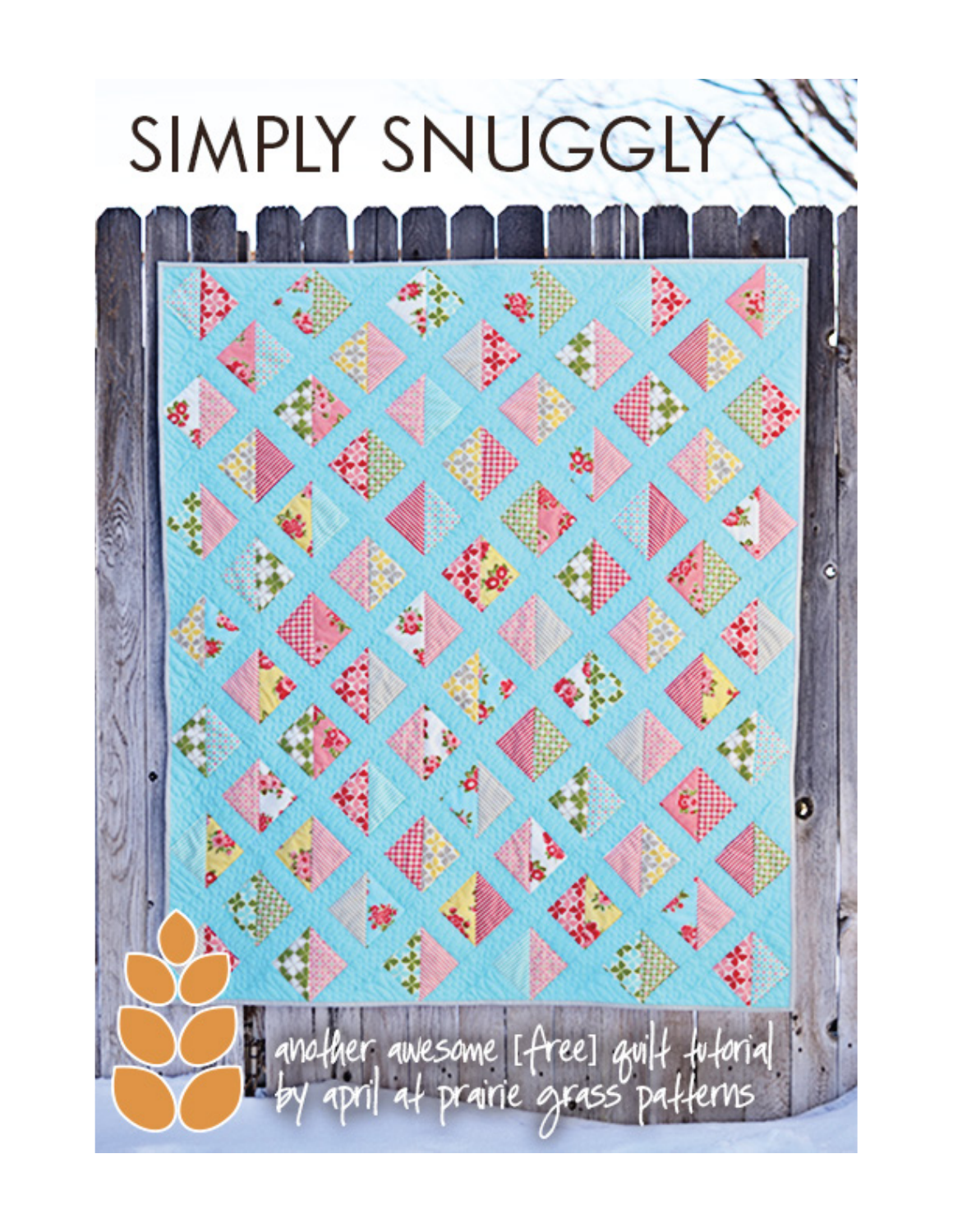## Simply Snuggly 52" x 60.5"

Materials

(72) 5" Flannel Squares 2 1/4 yards Bella Solid in Aqua 1/2 yard binding 3 1/3 yards backing 60" x 69" batting

## $\ell$

From Aqua solid:

(60) 2¼" x 4¾" rectangles

(13) 2¼" x Width of Fabric (WoF) strips

(3) 9¾" squares, cut on diagonal twice to make 12 big triangles (A)

(2) 4¼" squares, cut on diagonal once to make 4 small triangles (B)

Mark

Mark a diagonal line on the back of half (36) of the 5" squares.





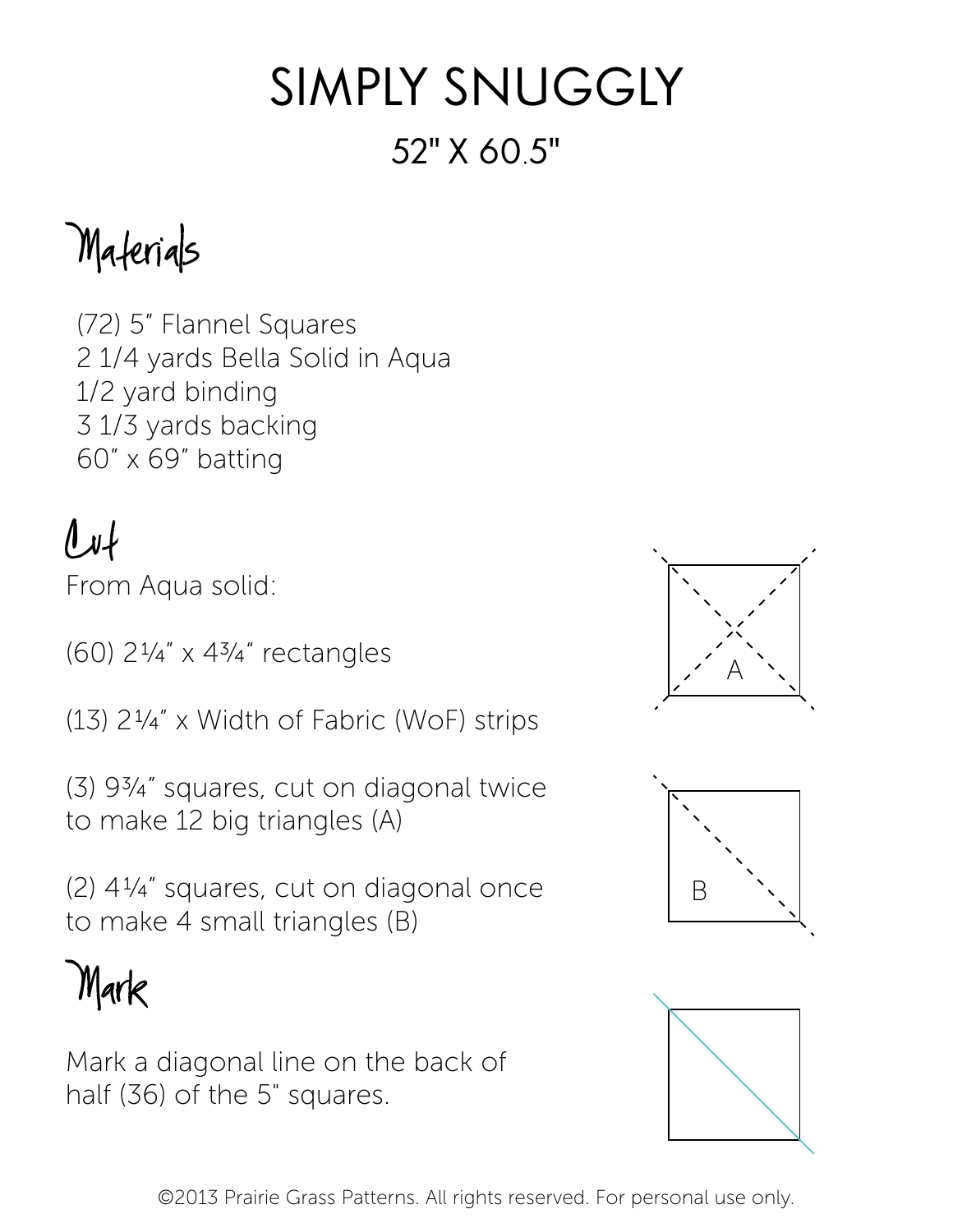Place a marked square and an unmarked square right sides together, stitch a scant 1/4" from the line on both sides.



Cut on the line, press seam open gently.



Lay out blocks as shown in the diagram. Using your 2¼" strips, piece together as necessary and place sashing between each row.

Stitch rows together with a rectangle between each flannel block. Press toward rectangle. Sew big triangles to the ends of rows according to diagram.

Sew sashing and rows together, lining up the squares. Press toward sashing.

Sew on corner (small) triangles.

Quilt as desired.